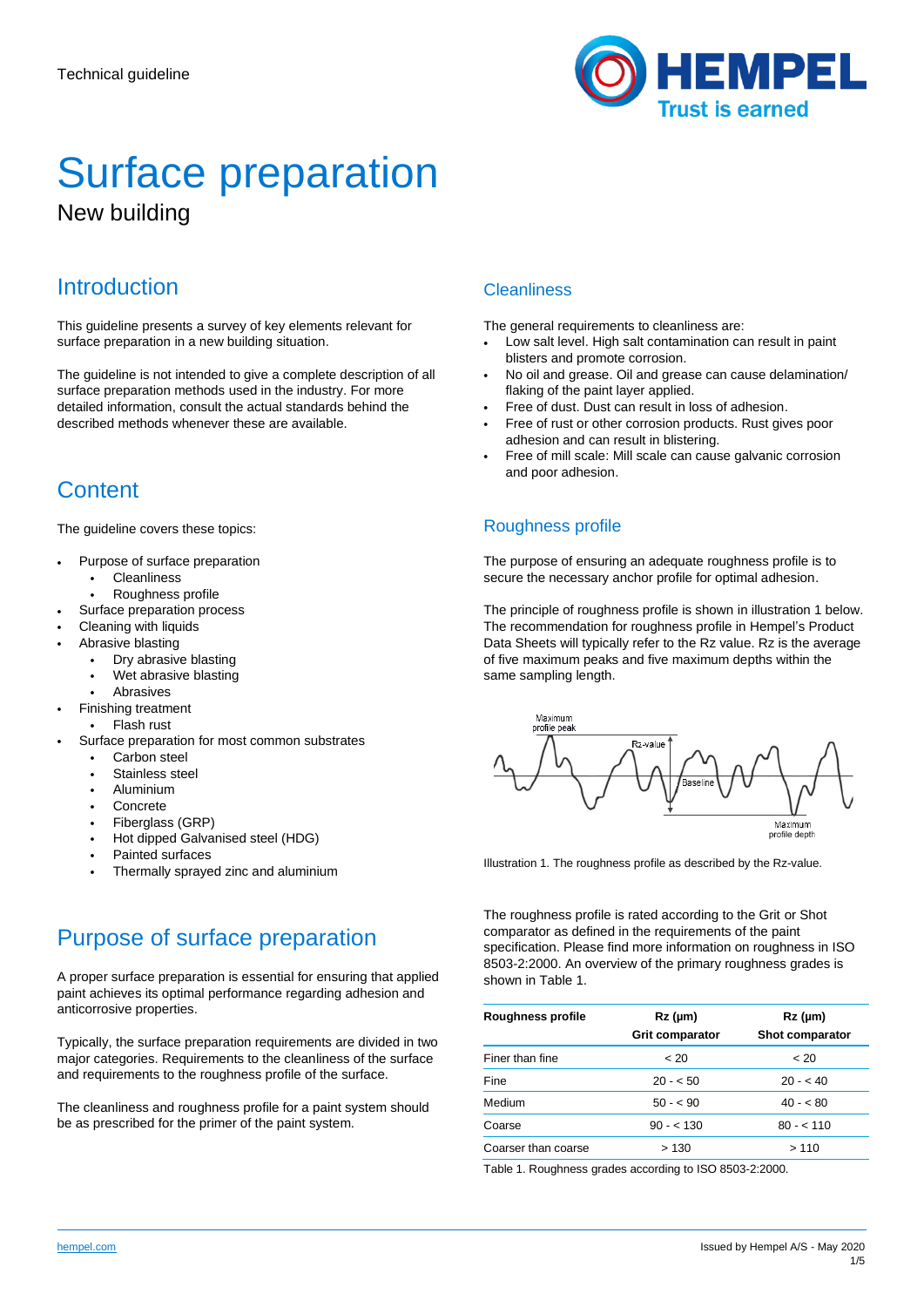## Surface preparation process

ISO 12944-4:2017 gives an overview of the main surface preparation methods relevant for protective paints.

For new building the most common process is a three-step processed based on abrasive blasting as shown below:



The purpose of each of the three step is to, respectively:

- Remove oil, grease, soluble salts and debris.
- Remove rust, mill scale and to create roughness.
- Remove debris, dust and other remains from the mechanical treatment.

## Cleaning with liquids

#### **Water cleaning**

Water cleaning is utilising the cleaning effect of pressurised hot or cold water. The pressure should be minimum 7-10 bar. The cleaning process will become faster and more efficient with increasing pressure.

Depending on pressure, the method can both be used for cleaning of already coated surfaces and for removal of loose adhering paint. According to ISO 8501-4:2006, water cleaning above 700 bar is called High Pressure Water Jetting (HPWJ). At these pressures, paint with good adhesion (sound intact paint) is also removed.

The cleaning effect of pressurised water can be enhanced by adding suitable detergents to the water and by heating. If using detergent, the surface must be rinsed with clean, fresh water. The method will remove oil and grease, soluble salts, dust and loose paint.

#### **Steam cleaning**

Steam may be used instead of water. This is particularly suited for very greasy surfaces.

#### **Emulsion cleaning**

The emulsion is sprayed directly on the surface. After a certain reaction time, the emulsion/dirt is rinsed off with clean fresh water. The method will remove oil, grease and soluble salts.

#### **Alkaline cleaning**

The alkaline cleaner is sprayed directly on the surface. After a certain reaction time, the cleaner is rinsed off with clean fresh water. The method will remove oil, grease and soluble salts.

#### **Solvent cleaning**

Only suited for small areas due to solvent evaporation. The solvent is applied manually to the surface with a rag soaked in solvent. The method will remove oil and grease, but there is a risk of hydrocarbon contaminants being relocated instead of being completely removed. The method will not remove soluble salts.

## Abrasive blasting

The purpose of abrasive blasting is to remove rust, mill scale, weld spatter and shopprimer, if any, and to create roughness. Depending on method, various cleaning grades and roughness profiles are generated.

Abrasive blasting is the process of forcibly propelling a stream of hard, abrasive particles at high velocity against the surface to be cleaned.

The cleanliness achieved by blast cleaning is evaluated according to ISO 8501-1:2007, which is a photographic standard with pictures showing the result of different degrees of cleaning for different rust grades of steel.

The preparation grades for blast cleaning are:

- Sa 1: Light blast cleaning
- Sa 2: Thorough blast cleaning
- Sa 2½: Very thorough blast cleaning
- Sa 3: Blasting to visual clean metal

Abrasive blasting can be divided in two main groups depending on how the blast media is propelled. By air as in dry abrasive blasting or by air/water as in wet abrasive blasting. The processes are described in more details in ISO 8504-2:2000.

## Dry abrasive blasting

The primary methods are:

- Centrifugal abrasive blasting abrasives are propelled by large rotating wheels or impellers and compressed air.
- Compressed air abrasive blasting- abrasives are propelled by compressed air.
- Vacuum abrasive blasting abrasives are propelled by compressed air, but the blast nozzle is enclosed in a suction head that ensures that blast media and contaminants are removed from the surface during operation.

The characteristics of the three methods are described in Table 2 below.

#### **Sweep blasting**

The term sweep blasting is used for blasting using less abrasive force. The aim is to create roughness and hereby improve adhesion. The blasting process should lightly roughen the surface without removing a significant amount of paint.

Sweep blasting is not covered by any standard. The assessment is based on a visual evaluation of the surface, that should appear uniform and matt.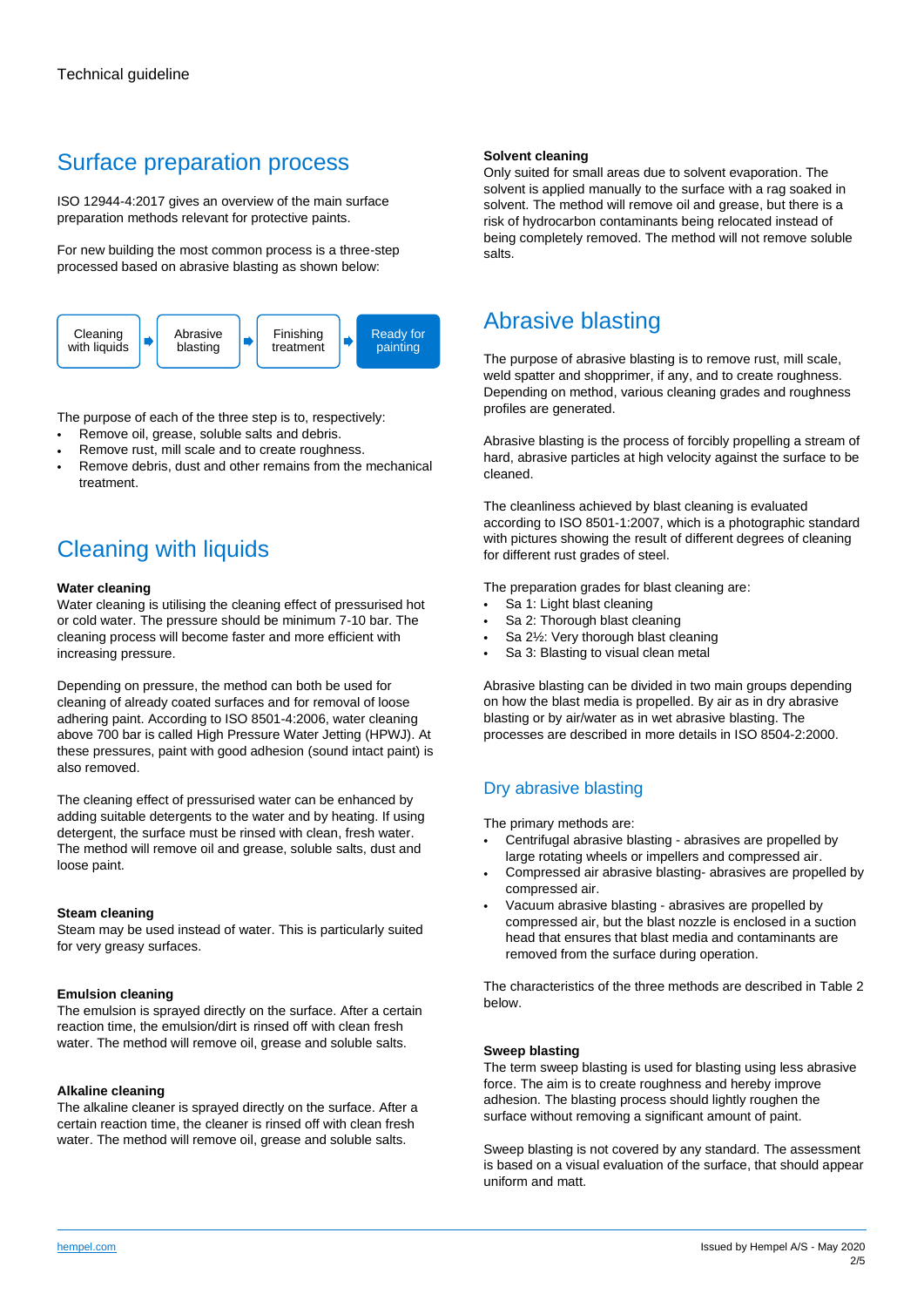| <b>Method</b>            | <b>Suited for</b>                                                                                               | Disadvantage                                                                  | Achievable<br>cleaning grade       |
|--------------------------|-----------------------------------------------------------------------------------------------------------------|-------------------------------------------------------------------------------|------------------------------------|
| Centrifugal              | Continuous line<br>operations on<br>work pieces with<br>accessible<br>surfaces/repetitive<br>large volume jobs. | Need careful set<br>up of equipment.                                          | Sa 3, steel of all<br>rust grades. |
| <b>Compressed</b><br>air | Large work<br>pieces/large<br>structures of<br>various<br>geometry.                                             | May create high<br>amounts of dust<br>depending on<br>type of blast<br>media. | Sa 3, steel of all<br>rust grades. |
| Vacuum                   | Small areas and<br>when dust is not<br>acceptable.                                                              | Lower productivity Sa 21/2.<br>as compared to<br>methods above.               | Sa 3 is achievable.                |
|                          |                                                                                                                 |                                                                               |                                    |

Table 2. Characteristics of methods for dry abrasive blasting.

### Wet abrasive blasting

The advantage of wet abrasive blasting is that dust is controlled and soluble salt are removed. Non-metallic, disposable abrasives are recommended.

| <b>Method</b>                           | <b>Suited for</b>                                                                                                                                                   | <b>Disadvantages</b>                                                                                                                                      | Achievable<br>cleaning grade                                                             |
|-----------------------------------------|---------------------------------------------------------------------------------------------------------------------------------------------------------------------|-----------------------------------------------------------------------------------------------------------------------------------------------------------|------------------------------------------------------------------------------------------|
| <b>Compressed</b><br>air                | All kind of<br>structures and<br>for applications<br>with different<br>rust grades.                                                                                 | Will result in flash<br>rust and cover<br>the cleaned<br>surface by a<br>slurry.                                                                          | Sa 3, steel of all<br>rust grades.                                                       |
| Compressed<br>air moisture<br>injection | All kind of<br>structures and<br>for applications<br>with different<br>rust grades.<br>Small consumption<br>of water, limited<br>amount of flash<br>rust formation. | Does not remove<br>salt. Will give<br>flash rust.                                                                                                         | Sa 3, steel of all<br>rust grades.                                                       |
| <b>Slurry</b>                           | Smaller items.<br>Removes<br>soluble salts.                                                                                                                         | Will result in<br>flash rust and<br>cover the<br>cleaned surface<br>by a slurry.<br>Not possible to<br>achieve medium<br>and coarse<br>roughness profile. | Sa 3, steel of all<br>rust grades.<br>Only a fine<br>roughness profile<br>is achievable. |
| Pressurized-<br>liquid                  | All kind of<br>structures and<br>for applications<br>with different<br>rust grades.<br>Removes<br>soluble salts                                                     | Will result in<br>flash rust and<br>cover the<br>cleaned surface<br>by a slurry.                                                                          | Sa 3 is achievable<br>for all rust grades.                                               |

Table 3. Characteristics of methods for wet abrasive blasting.

The primary methods are:

- Compressed air wet abrasive blasting water is added up- or downstream of the nozzle.
- Compressed air moisture injection abrasive blasting propelled by compressed air, water is added upstream of the nozzle.
- Slurry abrasive blasting the abrasive is dispersed in the water.
- Pressurized-liquid abrasive blasting the abrasive is dispersed in the water under pressure.

The water for wet abrasive blasting needs to be fresh water with a low salt content to avoid corrosion. If corrosion inhibitors are added to the water, the surface should be carefully rinsed with fresh water after blasting.

For all wet abrasive cleaning procedures, the slurry left on the surface after blasting should not be allowed to dry, but should be immediately rinsed off with fresh water.

The dry slurry will form a very hard layer that can only be removed with some difficulty using high pressure water jetting and large amounts of water. The characteristics of the four methods are described in Table 3.

### Abrasives

Abrasives are divided in two groups, metallic and non-metallic (synthetic/mineral) abrasives.

Metallic abrasives are normally recycled whereas non-metallic abrasives are either recycled or only used one time. See abrasive types and typical use in Table 4 below.

| <b>Abrasive type</b>            | <b>Typically used for</b><br>blasting type: | Standard<br>ISO: 2018 | <b>ISO</b><br>Comparator |
|---------------------------------|---------------------------------------------|-----------------------|--------------------------|
| <b>Metallic</b>                 |                                             |                       |                          |
| Chilled iron                    | compressed air                              | 11124-2               | grit                     |
| High carbon cast steel          | centrifugal                                 | 11124-3               | shot / grit              |
| Low carbon cast steel           | centrifugal                                 | 11124-4               | shot                     |
| Cut steel wire                  | centrifugal                                 | 11124-5               | shot                     |
| Non-metallic, synthetic         |                                             |                       |                          |
| Copper refinery slag            | compressed air                              | 11126-3               | grit                     |
| Coal furnace slag               | compressed air                              | 11126-4               | grit                     |
| Nickel refinery slag            | compressed air                              | 11126-5               | grit                     |
| Iron furnace slag               | compressed air                              | 11126-6               | arit                     |
| Fused aluminium oxide           | compressed air                              | 11126-7               | arit                     |
| Non-metallic, mineral (natural) |                                             |                       |                          |
| Olivine sand                    | compressed air                              | 11126-8               | grit                     |
| Staurolite                      | compressed air                              | 11126-9               | grit                     |
| Garnet                          | compressed air                              | 11126-10              | grit                     |

Table 4. Typical abrasives used for abrasive blasting in new building.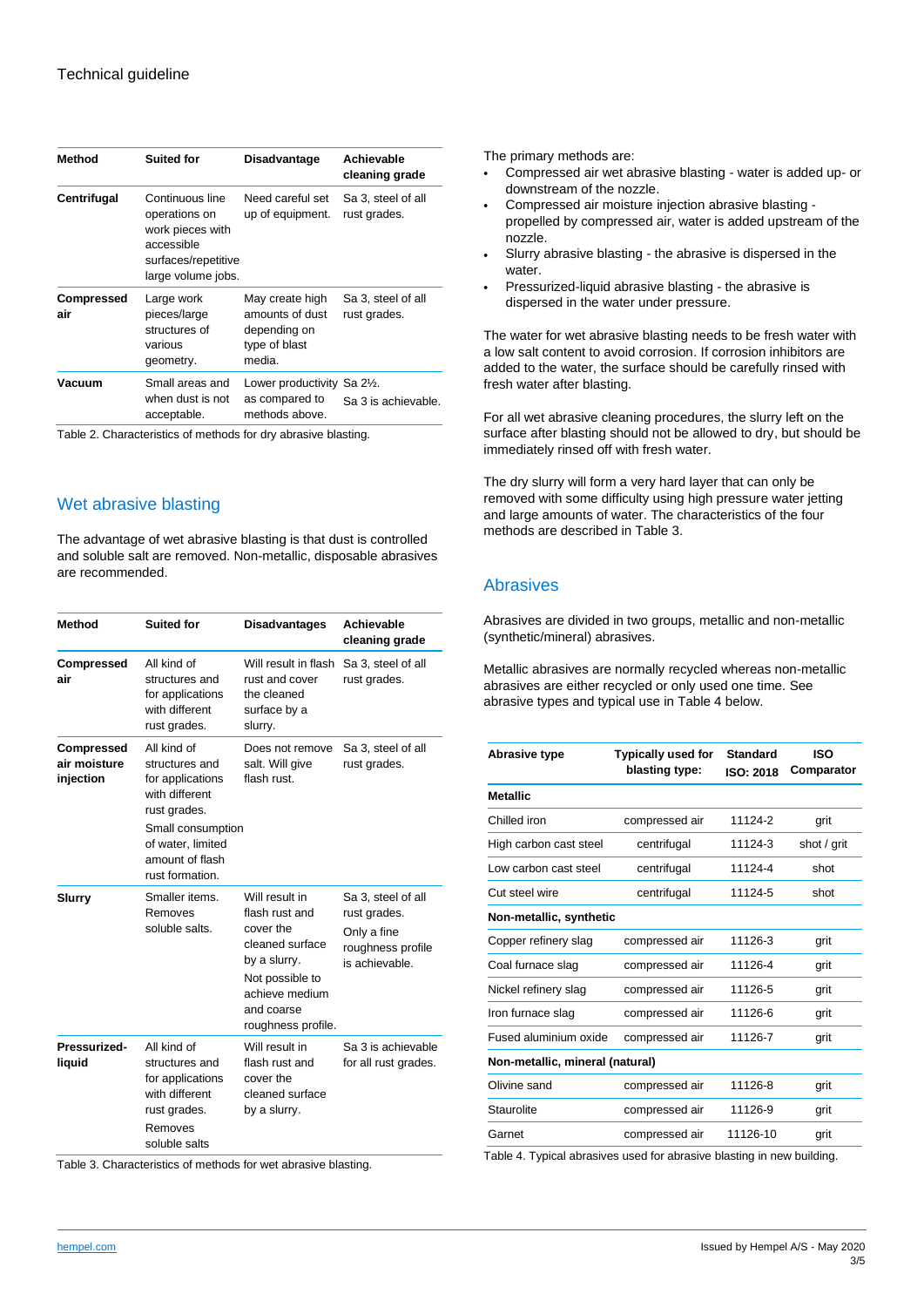The effectiveness of the specific abrasive depends on its particle size. Please see Table 5.

| <b>Size</b><br>category | Abrasive size         | <b>Recommended for</b>                              |
|-------------------------|-----------------------|-----------------------------------------------------|
| Small                   | $> 0.2$ mm $- 0.5$ mm | Cleaning of irregularities                          |
| Medium                  |                       | > 0.5 mm – 1.0 mm General roughness and cleanliness |
| Large                   | $> 1$ mm              | Roughness profile                                   |

Table 5. Roughening effect of abrasive size.

The Grit / Shot comparator is used to rate the profile of the roughened surface, see Table 1 on page 1.

## Finishing treatment

#### **Dry abrasive blasting**

After dry abrasive blasting, remove all loosely adhering debris, blast cleaning material and dust by vacuum cleaning, brush or compressed oil free air.

#### **Wet abrasive blasting**

After wet abrasive blasting, wash all surfaces from the top in a downwards movement with fresh water to remove any remaining residues of blasting material and other residues.

This action can be speeded up by blowing with compressed air or vacuum cleaning. It is important that the washing-drying-painting process is done in one continuous process without any delay to minimise the build-up of flash rust.

#### Flash rust

It is important to minimise flash rust before painting and to coat the surface as fast as possible after cleaning.

The allowed level of flash rust depends on the succeeding paint and will be stated in the specification and/or specified in the Product Data Sheet.

ISO 8501-4:2006 defines three grades of flash rust, assessed according to pictorial rust examples:

- L: Low flash rust
- M: Medium flash rust
- H: Heavy flash rust

In general, grade H is not recommended for overcoating, whereas grades L and M could be acceptable for a primer.

## Surface preparation for most common substrates

### Carbon Steel, including cast iron and Corten steel

Remove oil and grease by fresh water washing with a suitable detergent followed by fresh water rinsing to remove remaining salts and other contamination. Solvent cleaning may also be applied for small areas.

Blast clean to the cleanliness grade according to ISO 8501-1: 2007 as specified in the specification or Product Data Sheet of the primer to be applied. Both metallic and non-metallic abrasives can be used. Grit is recommended.

Remove any remaining dust before applying the paint.

### Stainless steel

Note, that blast cleaning grades according to ISO 8501-1:2007 and ISO 8501-2:1994 do not apply to stainless steel since stainless steel does not get red rust and does not have mill scale.

Remove any oil and grease by fresh water washing with a suitable detergent, followed by fresh water rinsing to remove remaining salts and other contamination.

Depending on service condition, proceed by abrasive sweep blasting as shown in Table 6 below.

| <b>Service</b>    | Abrasive sweep blasting                                 |
|-------------------|---------------------------------------------------------|
| $\leq$ C3, medium | No sweeping required                                    |
| > C3, medium      | Light sweeping with non-metallic abrasive               |
| $= C4$ , medium   | Light sweeping with non-metallic abrasive               |
| > C4, medium      | To sharp, dense, uniform profile; non-metallic abrasive |
| CX.               | To sharp, dense, uniform profile; non-metallic abrasive |
| Immersion         | To sharp, dense, uniform profile; non-metallic abrasive |

Table 6. Degree of abrasive sweeping as dependent of service condition.

## Aluminium

#### **Extruded aluminium sheets and cast aluminium**

Remove any oil and grease by fresh water washing with a suitable detergent followed by fresh water rinsing to remove remaining salts and other contaminations.

Depending on service condition, proceed by abrasive sweeping as shown in Table 6 above.

#### **Anodised aluminium**

Freshly anodised aluminium without sealer can be painted without further surface preparation. Weathered anodised aluminium shall be sweep blasted until the oxide layer has been removed.